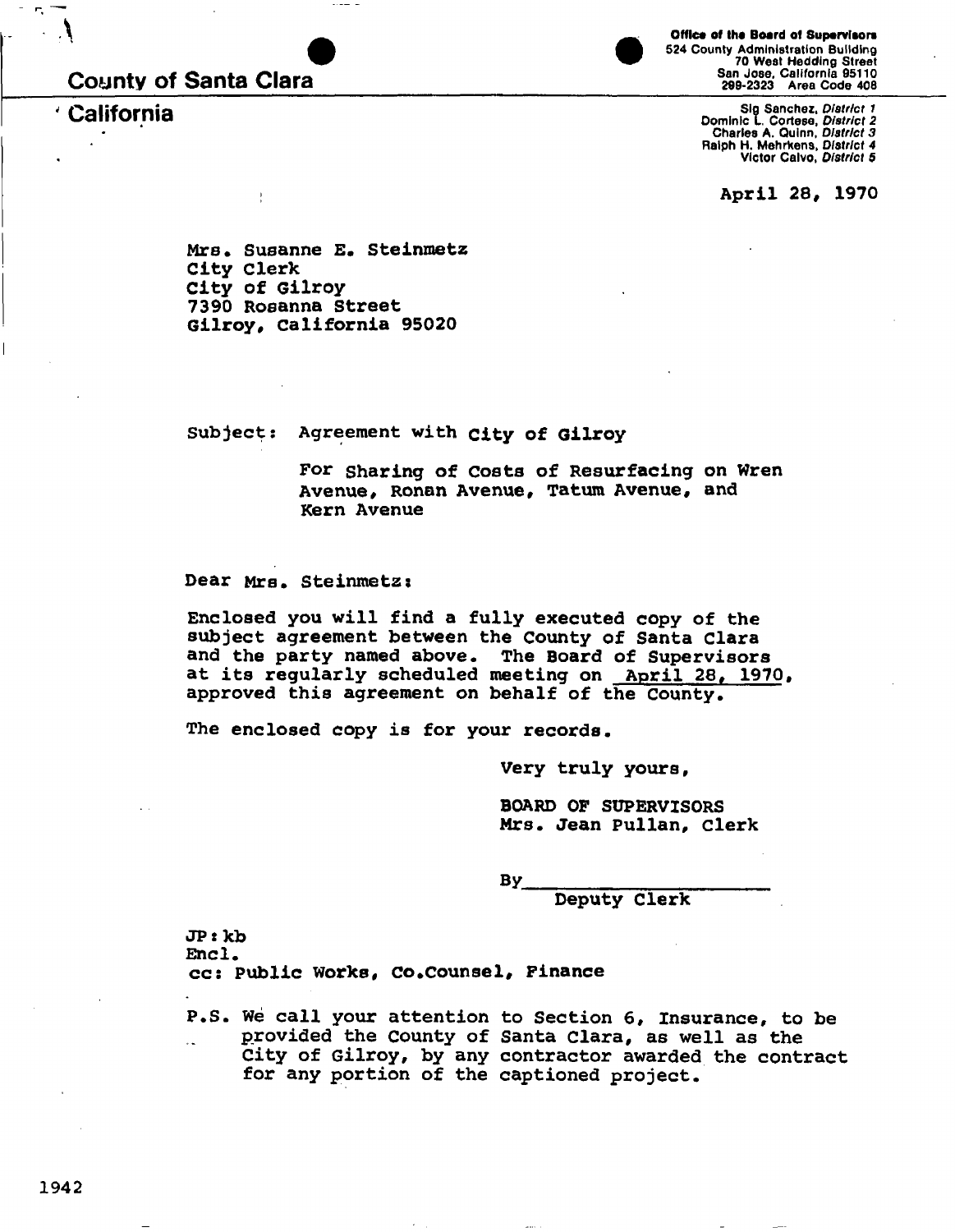| County of Santa Cla |                                            | <b>Lippartinovities</b> and the<br>County Office Building<br>20 West Hedding Street<br>San Jose, California 95110 |
|---------------------|--------------------------------------------|-------------------------------------------------------------------------------------------------------------------|
| California          | TRANSMITTAL MEMORANDUM                     | S.D.                                                                                                              |
| ぶつ                  | Page<br>оf<br>DATE:                        | April 17, 1970                                                                                                    |
| FOR:                | BOARD OF SUPERVISORS AGENDA OF<br>April 28 | 70<br>1.9.                                                                                                        |

FROM: MONTINI, ENGINEERING, PUBLIC WORKS

TITLE: COST SHARING AGREEMENT BETWEEN THE. COUNTY OF SANTA CLARA AND THE CITY OF GILROY FOR RESURFACING OF WREN AVENUE, RONAN AVENUE, TATUM AVENUE AND KERN AVENUE

## DESCRIPTION:

This agreement provides for the sharing of costs for the resurfacing of certain roads in the Gilroy area. The routes involved are Wren Ave. between Tatum Ave. and Rarrona Way, Ronan Ave. between Wren Ave. and S:ate Hwy. 101, Tatum Ave. between Kern Ave. and Wren Ave., and Kern Ave, between 1600 feet ncrth of State Hwy. 152 anc. Vickery Ave.

County's share of this project is estimated to be \$24,000. County funds are available in the 1969-70 Road Budget (Resurfacing).

Approval is recommended.

After execution one fully executed copy of the agreement should be sent to the City Clerk of the City of Gilroy.

LM:WW:vlh

attachments

| $\mathbf{r}$<br>APPROVED: | JAMES POTT | HOWARD CAMPEN |
|---------------------------|------------|---------------|
| AGENDA DATA: DATE:        |            | BOARD ACTION: |
| $9$ 755 REY 2/69          | ITEM NO:   |               |

**APR 2 8 1970**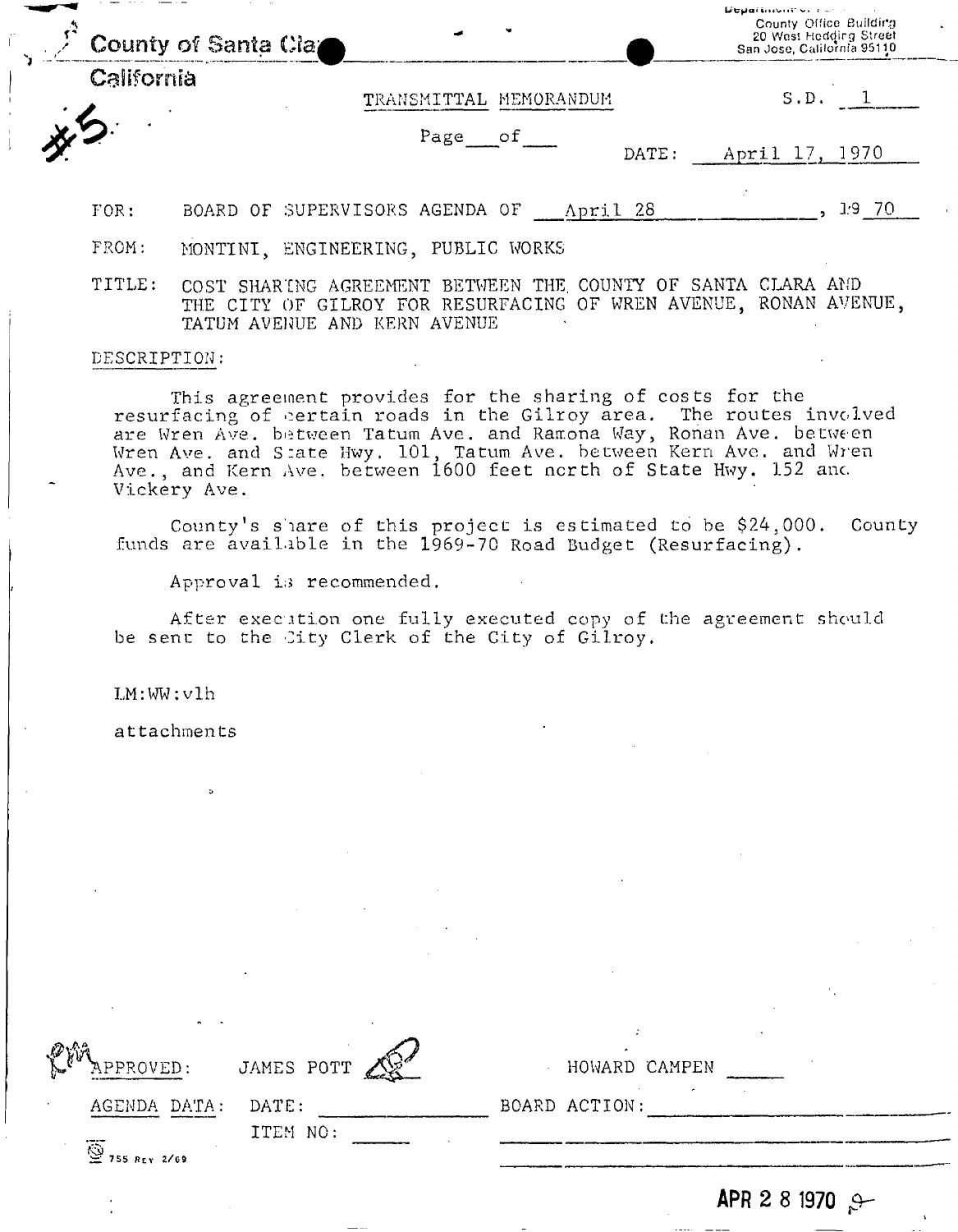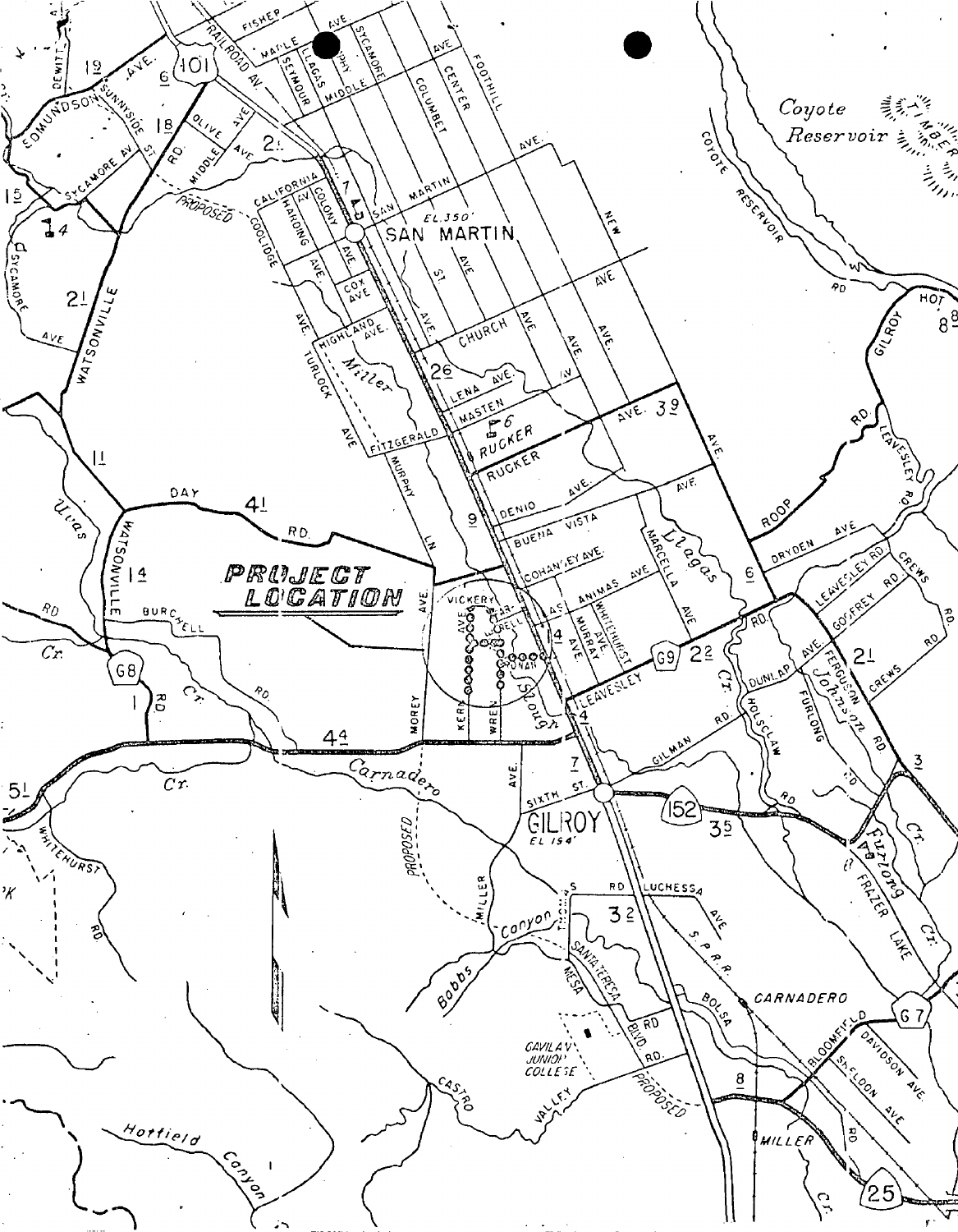**AGREEMENT BETWEEN THE COUNTY OF SANTA CLARA AND THE CITY OF GILROY FOR SHARING COSTS OF RESURFACING ON WREN AVENUE, RONAN AVENUE, TATUM AVENUE AND KERN AVENUE** 

**This is an agreement by and between COUNTY OF SANTA CLARA, State of California (County), and CITY OF GILROY, State of California (Gilroy) to resurface Wren Avenue between Tatum Avenue and Ramona Way, Ronan Avenue between Wren Avenue and State Highway 101, Tatum Avenue between Kern Avenue and Wren Avenue and Kern Avenue between 1600 feet north of State Highway 152 and Vickery Avenue.** 

**IT IS AGREED between the parties as follows:** 

**1. Preparation of Plans and Specifications. County shall prepare and submit to Gilroy for approval plans and specifications for the resurfacing of Wren Avenue between Tatum Avenue and Ramona Way, Ronan Avenue between Wren Avenue and State Highway 101, Tatum Avenue between Kern Avenue and Wren Avenue and Kern Avenue between 1600 feet north of State Highway 152 and Vickery Avenue.** 

**2. Award of Contract. Upon approval by Gilroy, County shall advertise the project for bid and shall award a contract to be supervised to completion by County.** 

**3. Basis of Cost Sharing. Sixty Eight percent (68%) of the project lies within unincorporated area of County, and thirty-seven percent (37%) of the project lies within the incorporated limits of Gilroy. This breakdown of the percentage of the project which lies within each jurisdiction shall be the basis for the cost sharing.** 

**4. Gilroy's Share of Cost. Within thirty (30) days after approval by Gilroy of the plans and specifications, Gilroy shall pay to County the sum of Twelve Thousand Dollars (\$12,000.00), which is the amount presently estimated by County to be the construction cost of the portion of the project lying within the incorporated area of Gilroy.** 

anse anse<br>ounsel

**APR** *2* 8 1576

Roads Contracts & agnite<br>Cost Sharing - Wren Que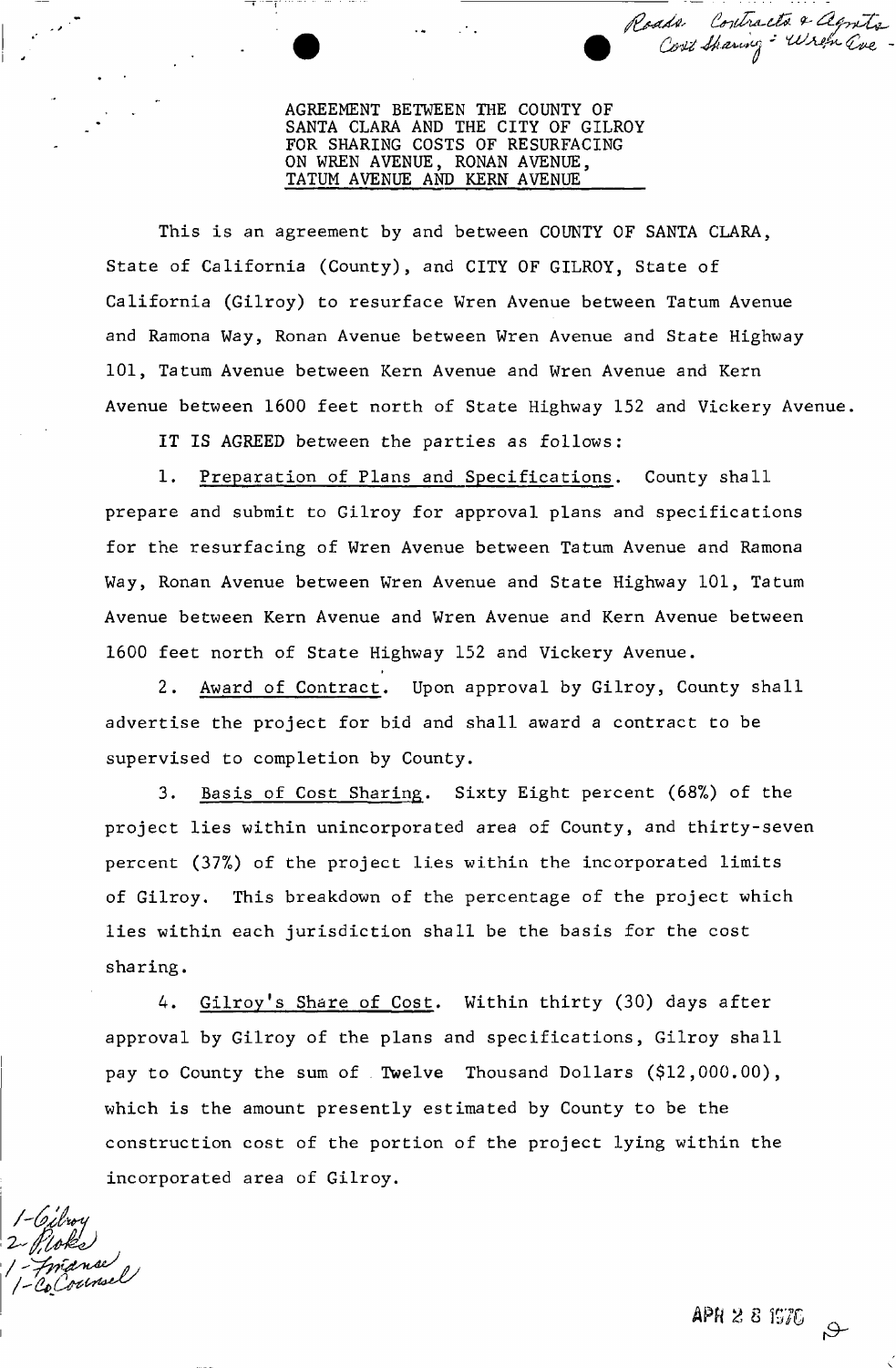**5. Construction Costs. As used in this agreement the term "construction cost" shall mean the total of all costs incurred and expenditures made by County in connection with constructing the above described project, including but not limited to engineering costs and expenses, costs and expenses of preparing plans and specifications, costs and expenses for inspection, publication, advertising and printing, cost of the construction contract, cost of extra work authorized by County and cost of all materials not included in the contract price.** 

6. **Insurance. County shall require any contractor awarded a contract for any portion of the project to secure and maintain in full force and effect at all times during the construction of the project and until the project is accepted by County, public liability and property damage insurance in forms and limits of liability satisfactory and acceptable to County and Gilroy insuring County and Gilroy and their respective officers and employees from and against any claim, loss, liability, cost or expense arising out of or in any way connected with the construction of the project.** 

**The aforementioned policy shall contain a provision that the insurance afforded thereby to County and Gilroy and their respective officers and employees shall be primary insurance to the full limits of liability of the policy and that if County, or Gilroy or their respective officers and employees have other insurance against a loss covered by such policy that other insurance shall be excess insurance only.** 

**7. Final Accounting. Upon completion of the project County shall submit to Gilroy a final accounting of the total construction cost. In the event this final accounting shows that the sum advanced to County by Gilroy is less than thirty-seven percent (37%) of the total construction cost, Gilroy shall pay County the difference within sixty (60) days from receipt of the final accounting. However, in the event this final accounting shows that the sum advanced to County by Gilroy is more than thirty-seven percent (37%) of the total construction cost, County shall return** 

-2-